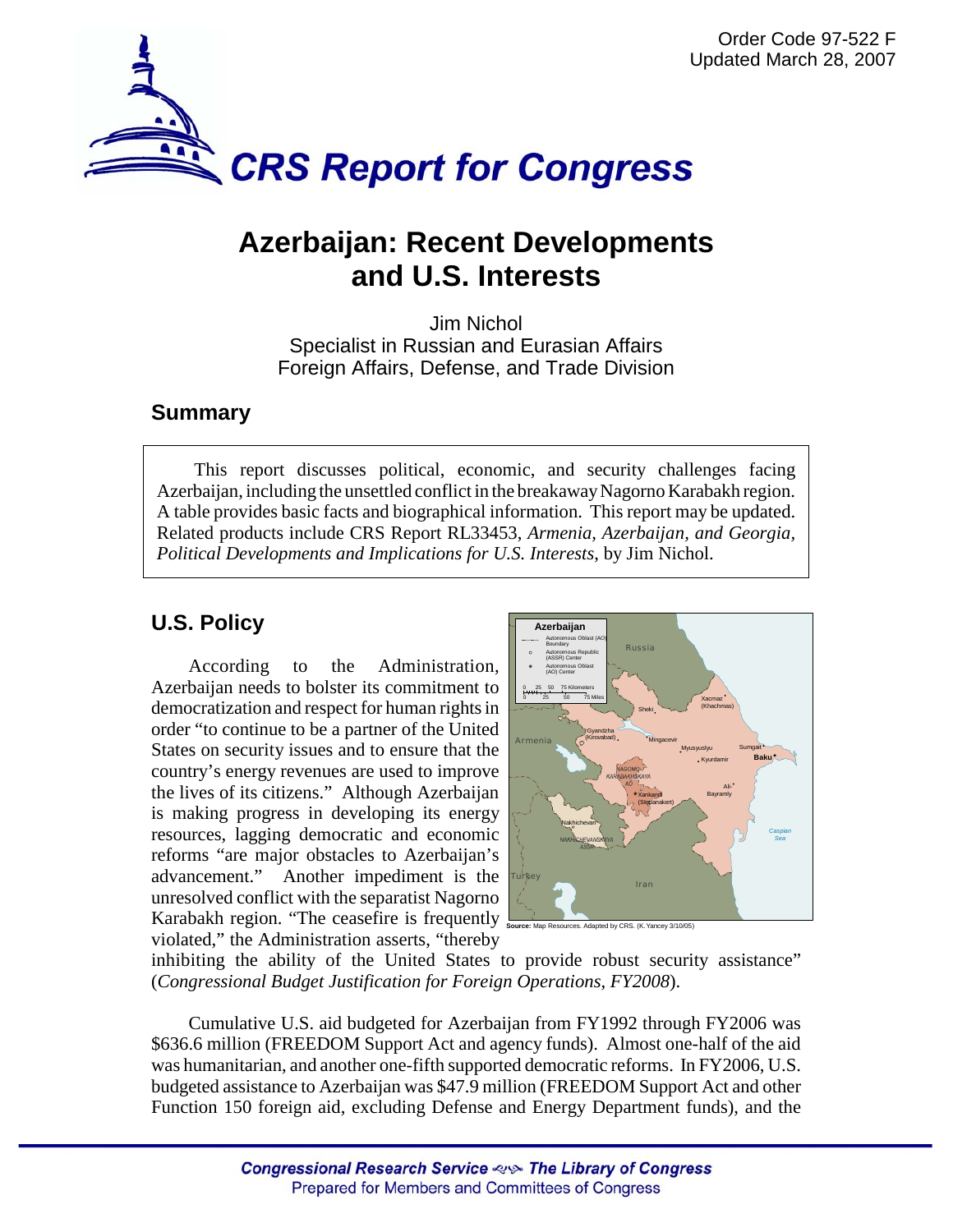Administration requested \$27.4 million for FY2008 (FREEDOM Support Act and other foreign aid, excluding Defense and Energy Department funds and food aid). The highest priorities for FY2008 aid will include combating corruption, encouraging freedom of the media, strengthening the legislature, enhancing electoral administration, and helping non-governmental organizations (NGOs) improve their advocacy. Ensuring peace and security will be the next-highest priority, and will focus on developing Azerbaijan's maritime security, airspace management, armed forces interoperability with NATO, military and border security to combat the spread of weapons of mass destruction (WMD), and ability to combat trafficking in persons. Another priority is economic aid to encourage non-energy private sector growth, government budgetary transparency, poverty reduction, job creation, and anti-inflationary strategies. The requests for health and humanitarian aid are reduced since the Azerbaijani government is sharing costs and moving

#### **Basic Facts**

**Area and Population:** Land area is 33,774 sq. mi.; about the size of Maine. The population is 7.96 million (*The World Factbook*; mid-2006 est.). Administrative subdivisions include the Nakhichevan Autonomous Republic (NAR) and the Nagorno ("Mountainous") Karabakh Autonomous Region (NK). NK's autonomy was dissolved in 1991.

**Ethnicity:** 90.6% are Azerbaijani; 2.2% Dagestani; 1.8% Russian; 1.5% Armenian, and others (1999 census). An estimated 6-12 million Azerbaijanis reside in Iran.

**Gross Domestic Product:** \$58.1 billion; per capita GDP is about \$7,300 (*World Factbook;* 2006 est., purchasing power parity).

**Leaders:** *President:* Ilkham Aliyev; *Chairman of the Milli Mejlis (legislature):* Oqtay Asadov; *Prime Minister:* Artur Rasizade; *Foreign Minister:* Elmar Mamedyarov; *Defense Minister:* Safar Abiyev.

**Biography:** Ilkham Aliyev, born in 1961, graduated with a kandidata (advanced) degree from the Moscow State Institute of International Relations in 1985 and then taught history. In 1991-1994, he was in business in Moscow and Baku, then became head of the State Oil Company (SOCAR). He was elected to the legislature in 1995 and 2000. In 1999, he became deputy, then first deputy chairman, of the ruling New Azerbaijan Party. In August 2003, he was appointed prime minister, and was elected president in October 2003.

to address the needs of internally displaced persons.

Since FY2004, Azerbaijan has been designated as a candidate country for enhanced U.S. development aid from the Millennium Challenge Corporation, but the country has not been selected as eligible for aid because of its low scores on measures of civil liberties, control of corruption, government accountability, and the rule of law. In February 2007, the United States and Azerbaijan announced that they were forming an Economic Partnership Commission to mark a more intense level of cooperation. Several agreements were signed to boost U.S. technical advice on customs affairs, treasury information management, healthcare, and the State Oil fund. In March 2007, the United States and Azerbaijan agreed to explore how Azerbaijani gas might be routed to help Europe bolster its energy security by diversifying its supplies.

Congressional concerns about the ongoing NK conflict led in 1992 to Section 907 of the FREEDOM Support Act (P.L. 102-511) that prohibited most U.S. government-togovernment assistance to Azerbaijan until the President determined that Azerbaijan had made "demonstrable steps to cease all blockades and other offensive uses of force against Armenia and Nagorno-Karabakh." Congress eased many Section 907 restrictions on a year-by-year basis until the terrorist attacks on the United States in September 2001, after which it approved an annually-renewable presidential waiver (P.L.107-115). The conference managers stated that the waiver was conditional on Azerbaijan's cooperation with the United States in combating terrorism, and that they intended to "review and reserve the right to amend the waiver language." Other congressional initiatives have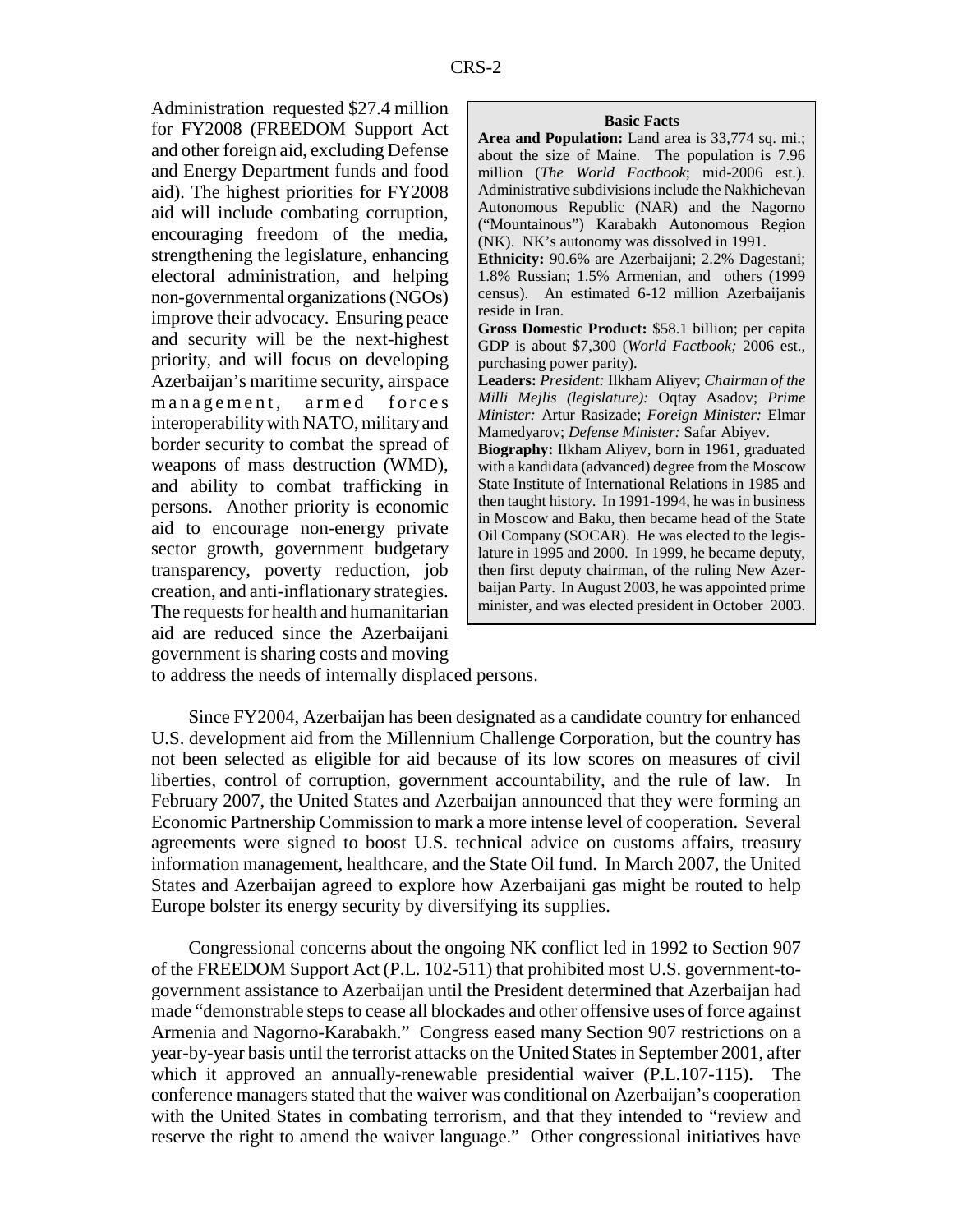included the creation of a South Caucasus funding category in FY1998 to encourage an NK peace settlement, provide for reconstruction, and facilitate regional economic integration. Congress also has called for humanitarian aid to NK, which has amounted to \$27 million from FY1998 through FY2006, with an estimated \$2 million planned for FY2007. Congress passed "The Silk Road Strategy Act" in FY2000 (as part of consolidated appropriations, P.L. 106-113) calling for enhanced policy and aid to support conflict amelioration, humanitarian needs, democracy, economic development, transport and communications, and border controls in the South Caucasus and Central Asia.

### **Contributions to the Global War on Terrorism**

After the terrorist attacks on the United States on September 11, 2001, Azerbaijan "approved numerous landings and refueling operations at its civilian airport in support of U.S. military operations in Afghanistan," according to the State Department's *Country Reports on Global Terrorism 2005* (released April 2006). Azerbaijan participated in coalition peacekeeping in Afghanistan beginning in late 2002 (about 30 Azerbaijanis were deployed there as of early 2007). Azerbaijan "aggressively apprehended and tried" terrorists and their supporters, marking "some success" in reducing the numbers of terrorists transiting the country, according to the *Report*. Azerbaijan was among the "coalition of the willing" countries that openly supported the U.S.-led Operation Iraqi Freedom (OIF). In August 2003, Azerbaijani troops began participating in the coalition stabilization force for Iraq (as of early 2007, 150 Azerbaijanis were deployed in Iraq).

### **Foreign Policy and Defense**

President Ilkham Aliyev has emphasized good relations with the neighboring states of Georgia and Turkey, but relations with foreign states have often been guided by their stance regarding the NK conflict. According to some observers, Ilkham Aliyev initially had emphasized closer relations with Russia, but this stance appeared to have been altered in late 2006 when Russia demanded higher prices for gas exports to Azerbaijan (see below). Azerbaijan views Turkey as a major ally against Russian and Iranian influence, and as a balance to Armenia's ties with Russia. Ethnic consciousness among some "Southern Azerbaijanis" in Iran has grown, which Iran has countered through repressive actions and by limiting trans-Azerbaijani contacts. Azerbaijani elites fear Iraniansupported Islamic fundamentalism and question the degree of Iran's support for an independent Azerbaijan. Azerbaijan is a founding member of GUAM (an acronym of members Georgia, Ukraine, Azerbaijan, and Moldova), which has discussed energy, transport, and security cooperation, partly to counter Russian influence. Azerbaijan is a member of the Black Sea Economic Cooperation group, the Council of Europe (COE), the Economic Cooperation Organization, and the Organization of the Islamic Conference.

Frictions in Azerbaijani-Russian relations include Azerbaijan's allegations of a Russian "tilt" toward Armenia in NK peace talks. In 1997, Russia admitted that large amounts of Russian weaponry had been quietly transferred to Armenia, and in 2000 and since 2005, Russia has transferred heavy weaponry from Georgia to Armenia, fueling Azerbaijan's view that Russia supports Armenia in the NK conflict. Azerbaijani-Russian relations appeared to improve in 2002 when the two states agreed on a Russian lease for the Soviet-era Gabala early warning radar station in Azerbaijan and they reached accord on delineating Caspian Sea borders. Perhaps seeking Russian support for his new rule,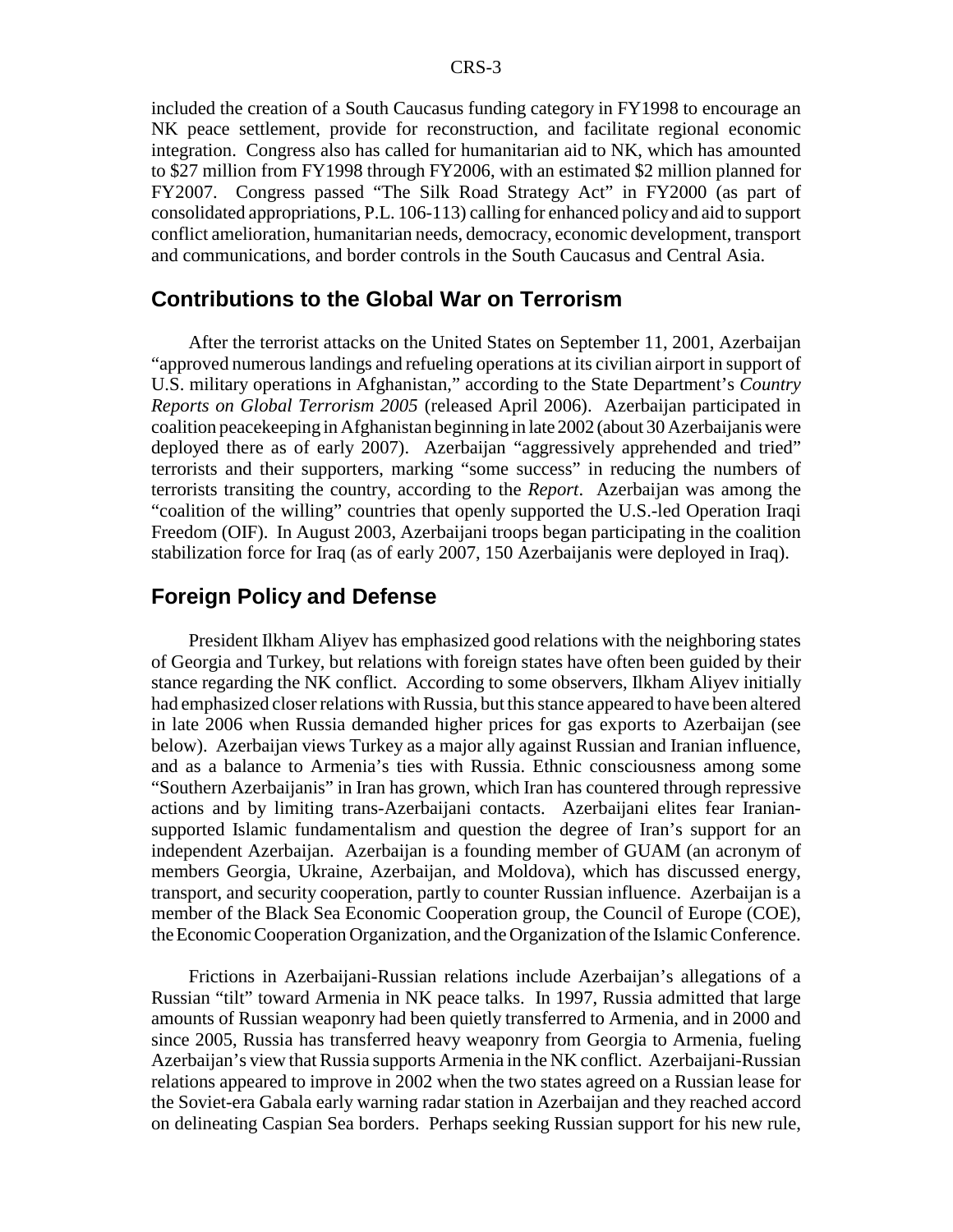Ilkham Aliyev in March 2004 reaffirmed the 1997 Azerbaijani-Russian Friendship Treaty. Putin's March 2006 visit to Azerbaijan was described as "friendly," but Aliyev reportedly would not agree to support the creation of a Russia-led Caspian Sea naval security alliance or commit to greater use of Russian pipelines for exports. In late 2006, Russia's demands for Azerbaijan and Georgia to pay substantially higher gas prices appeared to contribute to cooler Azerbaijani-Russian relations.

According to *The Military Balance* (February 2007), Azerbaijani armed forces consist of 66,740 army, air force, air defense, and navy troops. There also are about 5,000 border guards and more than 10,000 Interior (police) Ministry troops. Defense spending has been increasing in recent years, to about \$1 billion in 2007 (about 16% of budget expenditures). Under a 10-year lease agreement, about 1,400-1,500 Russian troops are deployed at Gabala. Azerbaijan reportedly received foreign-made weapons of uncertain origin and armed volunteers from various Islamic nations to assist its early 1990s struggle to retain NK. In 1994, Azerbaijan joined NATO's Partnership for Peace (PFP) and began an Individual Partnership Action Plan (IPAP) in 2005, but President Aliyev has not stated that the country seeks to join NATO. Some Azerbaijani troops have participated in NATO peacekeeping in Kosovo since 1997 and coalition and NATO operations in Afghanistan since 2002. The U.S. European Command coordinates some U.S. security aid under a Caspian Guard initiative to help Azerbaijan better control maritime borders.

**The NK Conflict.** In 1988, NK petitioned to become part of Armenia, sparking ethnic conflict. In December 1991, an NK referendum (boycotted by local Azerbaijanis) approved NK's independence and a Supreme Soviet was elected, which in January 1992 futilely appealed for world recognition. The conflict over the status of NK resulted in about 30,000 casualties and over one million Azerbaijani and Armenian refugees and displaced persons. The non-governmental International Crisis Group (ICG) estimates that about 13-14% of Azerbaijan's territory, including NK, is controlled by NK Armenian forces (the Central Intelligence Agency estimates about  $16\%$ ).<sup>1</sup> A ceasefire agreement was signed in July 1994 and the sides pledged to work toward a peace settlement. Reportedly, four peace plans have been proposed by the Organization for Security and Cooperation's (OSCE's) "Minsk Group" countries. Since 2005, negotiations have centered around a fourth "hybrid" peace plan. The Minsk Group co-chairs issued a statement and made other remarks in April-July 2006 that revealed some of their proposals for a settlement. These include the phased "redeployment of Armenian troops from Azerbaijani territories around Nagorno-Karabakh, with special modalities for Kelbajar and Lachin districts (including a corridor between Armenia and NK); demilitarization of those territories; and a referendum or population vote (at a date and in a manner to be decided ...) to determine the final legal status of NK." International peacekeepers also would be deployed in the conflict area.<sup>2</sup>

Disagreeing with the Minsk Group settlement proposals, President Aliyev in July 2006 stated that the withdrawal of NK forces from occupied territories (including NK

<sup>&</sup>lt;sup>1</sup> ICG. *Nagorno-Karabakh: Viewing the Conflict from the Ground*, September 14, 2005. CIA. *The World Factbook*, [http://www.cia.gov]. The casualty estimate is from the State Department, *Background Note: Azerbaijan*, July 2006.

<sup>2</sup> U.S. Embassy in Armenia, *Statement by the Minsk Group Co-Chairs to the OSCE Permanent Council*, June 22, 2006; OSCE. *Statement by the Minsk Group Co-Chairs*, July 3, 2006.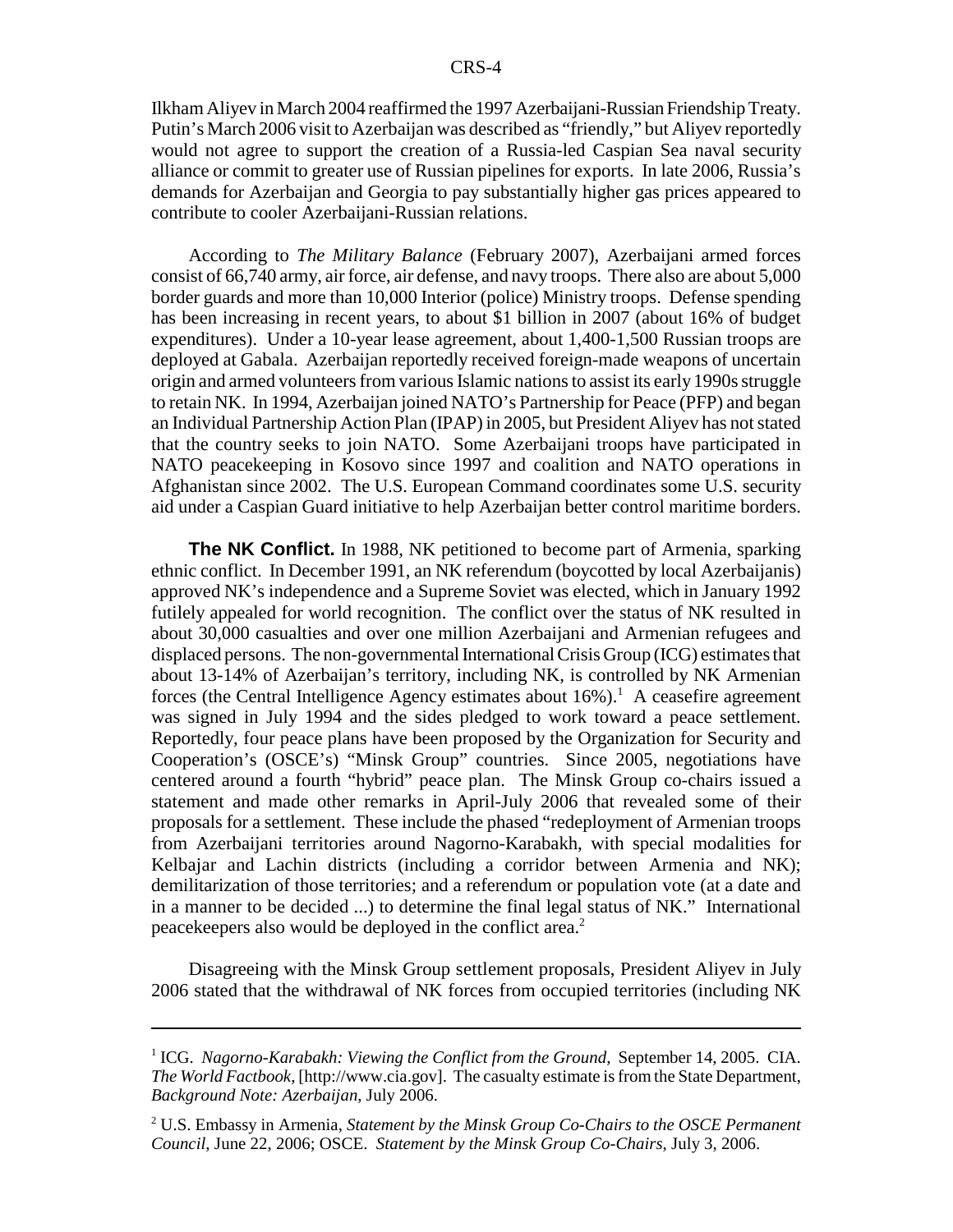itself) must be followed by the return of Azerbaijani displaced persons. Then, he averred, Azerbaijani (including NK) citizens would discuss the status of NK, but its secession from Azerbaijan was forbidden.<sup>3</sup> At a meeting of the Armenian and Azerbaijani foreign ministers in Paris in October 2006, Armenian Foreign Minister Vartan Oskanyan proposed that all occupied territories around NK (including Kelbajar and Lachin) could be returned if there was clarity on the plan for a referendum to be held in NK on its status. However, he reported in mid-March 2007 that "deep differences" remained between the two sides. Armenian President Robert Kocharyan reportedly stated in late February 2007 that the problem of NK's status had been solved *de facto* and that the aim of the talks was to legitimate the current situation.<sup>4</sup>

### **Political and Economic Developments**

The Azerbaijani constitution, approved by a popular referendum in November 1995, strengthened presidential power and established an 125-member unicameral legislature (Milli Mejlis) with a five-year term for deputies. The president appoints and removes cabinet ministers (the Milli Mejlis consents to his choice of prime minister), submits budgetary and other legislation that cannot be amended but only approved or rejected within 56 days, and appoints local officials. The U.S. State Department viewed an August 2002 constitutional referendum as flawed and as doing "very little to advance democratization." Some opposition party leaders objected to provisions eliminating party list voting in future legislative races and designating the prime minister as the next in line in the case of presidential incapacity, death, or resignation, which they predicted would facilitate a succession from then-President Heydar Aliyev to his son, Ilkham.

Marking the closing of an era, Heydar Aliyev suffered serious cardiac problems in April 2003 and was mostly in hospital up through the expiration of his term in October. Both father and son were candidates for the scheduled October 15, 2003 presidential election. In early October, the ailing Heydar withdrew from the race. Ilkham Aliyev handily won the election, beating seven other candidates with about 77% of the vote. Protests alleging a rigged vote resulted in violence, and spurred reported government detentions of more than 700 opposition party "instigators." Trials reportedly resulted in several dozen prison sentences. The U.S. State Department expressed "deep disappointment" with "serious deficiencies" in the election and "extreme concern" about "politically-motivated arrests" after the race. In February 2005, the OSCE issued a report that raised concerns about credible allegations of use in the trials of evidence derived through torture. Aliyev in March 2005 pardoned 114 prisoners, including many termed political prisoners by the OSCE.

Changes to the election law were approved by the legislature in June 2005, including some making it easier for people to become candidates for a November 6, 2005, legislative election. Azerbaijan's Central Electoral Commission (CEC) declared that the ruling Yeni Azerbaijan Party won 54 seats and independents, 40 seats. Opposition party candidates were declared the winners in a handful of constituencies. The U.S. Embassy in Azerbaijan issued a statement urging the government to investigate and rectify some

<sup>3</sup> Leyla Tavshanoglu, Interview with the President of Azerbaijan, *Cumhuriyet*, July 4, 2006.

<sup>4</sup> Open Source Center. *Central Eurasia: Daily Report*, February 22, 2007, Doc. No. CEP-950100.